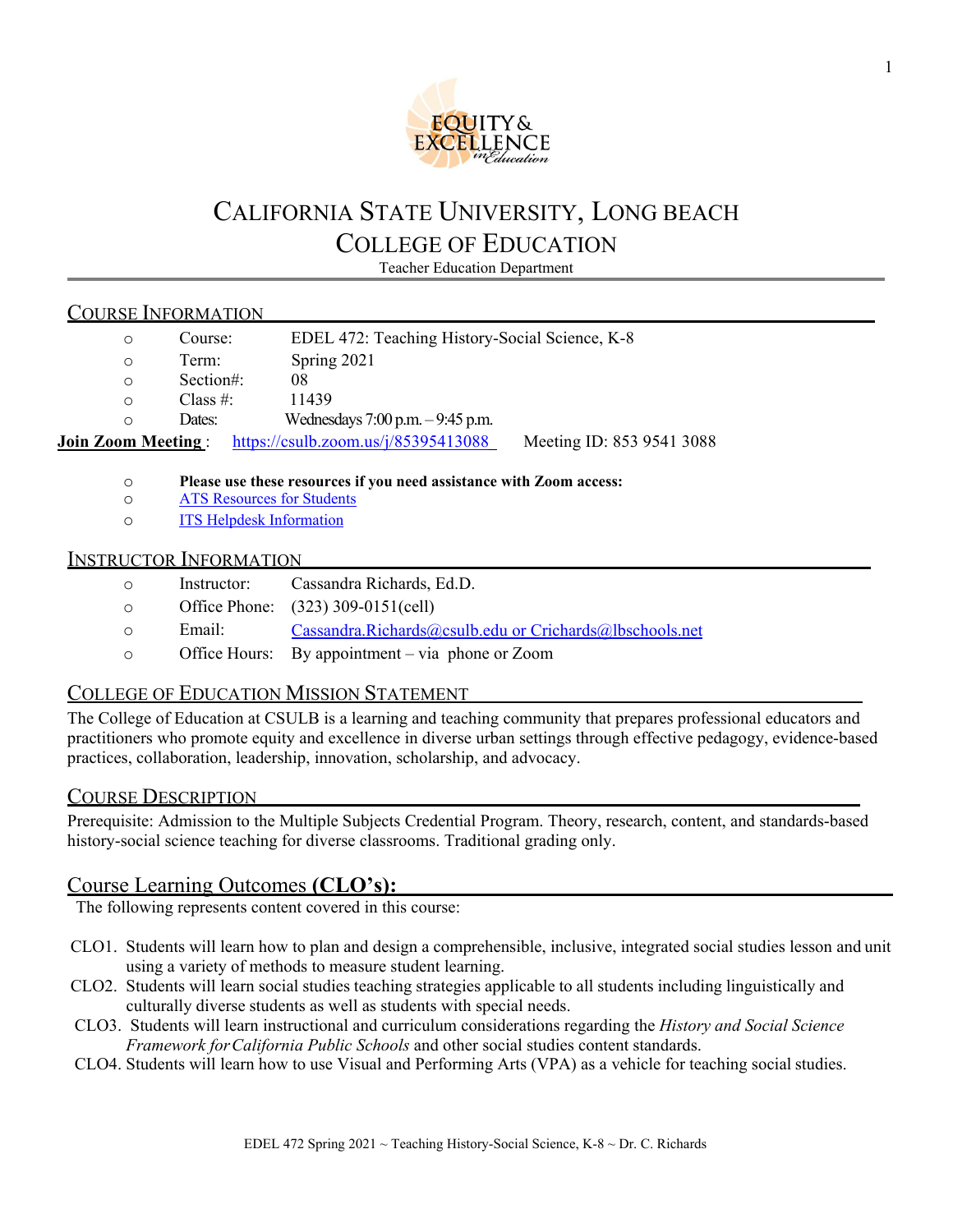# Measurable Learning Outcomes (MLO's):

The following represents the MLO's for this course:

MLO1. Responding honestly and appropriately to Reflection Questions throughout the course.

MLO2. Completing quizzes.

MLO3. Participation in class discussions – via Zoom.

MLO4. Working collaboratively to create and properly submit a complete History-Social Science unit and lessons.

MLO5. Participation in the delivery of the Signature Assignment.

#### SIGNATURE ASSIGNMENT REQUIREMENT

**Signature Assignment for EDEL 472:** Candidates develop a standards-based summative assessment for a complete instructional unit. They will be assessing student learning for a unit as well as progress toward a standard.

Candidates will describe the following: 1) common core state standards and history-social science standards that are being evaluated; 2) student outcomes being addressed; 3) what students will do for the assessment; 4) assessment instructions as presented to students; 5) criteria candidates will use to evaluate student learning; and 6) adaptations and modifications of EL and special needs students.

Instructions and Rubric to be provided at first class session.

# REQUIRED TEXTS

California State Department of Education (2009). *History-social science framework.* Sacramento: Bureau of

Publication Sales. (Download required pages at [http://www.cde.ca.gov/ci/cr/cf/documents/histsocsciframe.pdf\)](http://www.cde.ca.gov/ci/cr/cf/documents/histsocsciframe.pdf)) California English Language Arts Standards: [http://www.corestandards.org/wp-content/uploads/ELA\\_Standards1.pdf](http://www.corestandards.org/wp-content/uploads/ELA_Standards1.pdf) California ELD Standards: <https://www.cde.ca.gov/sp/el/er/documents/eldstndspublication14.pdf>

Articles and links that will be posted on Beachboard.

# COURSE ASSIGNMENTS & POLICIES

#### **CLASS PARTICIPATION**

It is expected that assigned work and participation will represent a graduate student level, academic quality. Consequently, it is expected that students will:

- Attend all class sessions via Zoom
- Read all assigned material
- Actively participate in course activities
- Complete assignments on time.

In addition, all students are expected to actively engage in a sharing of resources, ideas, and experiences for purposes of collaboratively enriching the learning experiences of all class participants. Though it is anticipated that disagreement with the perspectives of fellow course participants may occur, projecting that disagreement upon another's presence, person or culture is not acceptable. This course's design is intentionally inclusive, collaborative, and insists upon an open forum for the sharing of diverse ideas and perceptions.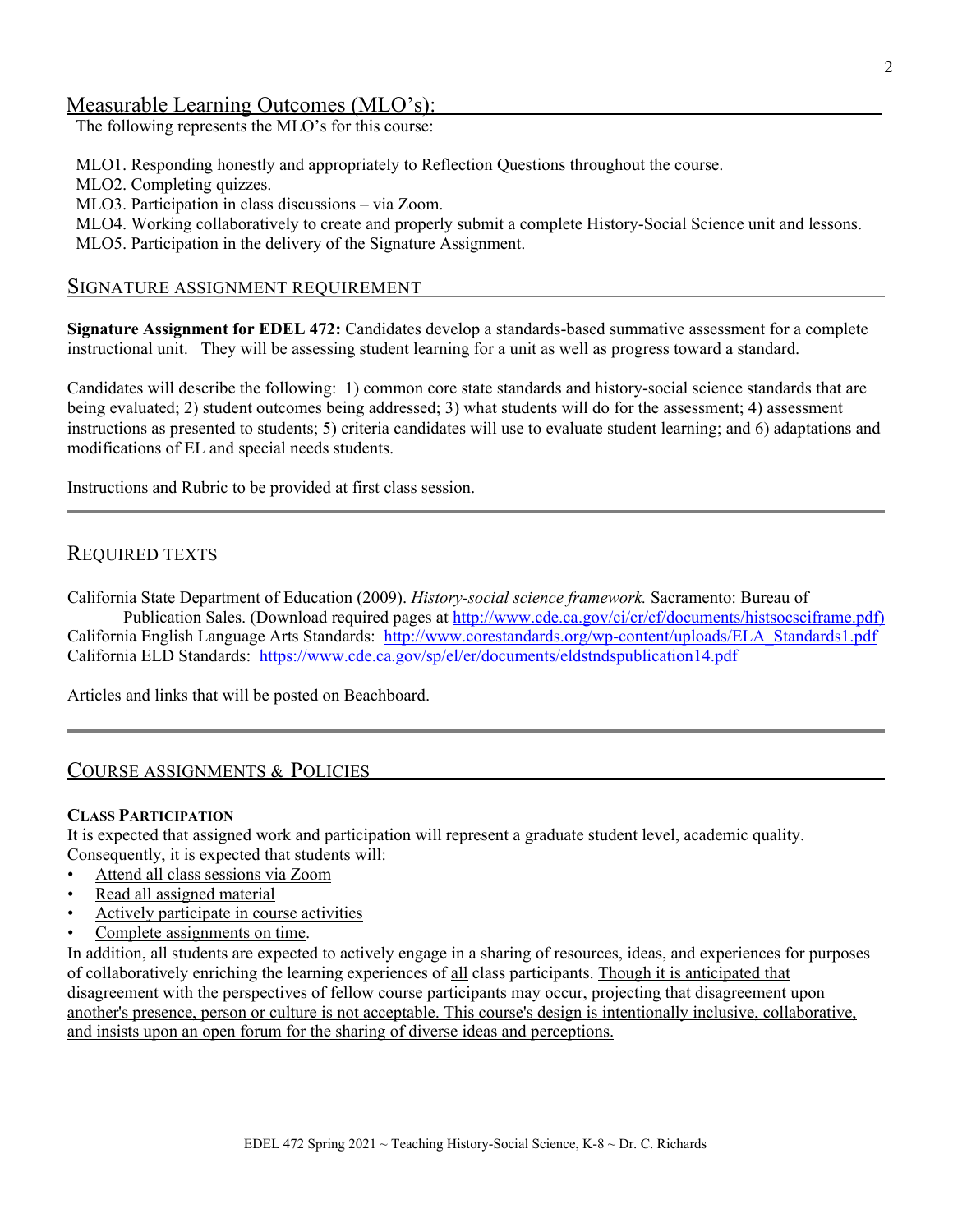#### **ATTENDANCE**

One class absence from Zoom discussion is permitted without penalty. All other absences, no matter the reason, may result in a loss of course points. There will be no distinction between excused and unexcused absences, so there is no need to contact me before a class to explain your absence or request permission. If you miss a class session, it is your responsibility to obtain the notes, assignments, and any changes to the syllabus or course calendar from a student colleague.

#### **BEACHBOARD**

If you have not already done so, please familiarize yourself with BeachBoard. This syllabus, readings, and electronic versions of course documents, and other relevant material will be posted there. I will also post assignments and announcements on BeachBoard. You should check BeachBoard regularly (at least once per week) for course information. **Most Assignments will be turned in using Beachboard Dropbox.**

#### **EMAIL**

Please make sure that your BeachBoard account has your most up-to-date email address. Please check your email regularly and keep your email address current.

#### **Assignments**

Students will be required to complete assignments incorporating course-related content, readings and activities. Assignments will have an individual or cooperative format. All assignments must be typed in at least a 12-point font. **Please turn in all assignments using Beachboard drop box**

#### **Thematic Unit**

You will **cooperatively** develop a 6 to 8 lesson Social Studies/Language Arts, grade level appropriate thematic unit. The unit will constitute a "culminating project" for the course. This is an opportunity to use your course knowledge to put together a series of coherent, connected lessons designed to help students learn meaningful, important, and developmentally appropriate social studies content. You will receive more detailed information regarding the different aspects of this thematic unit throughout the semester. Components and lessons connected with thematic units will be progressively assembled throughout the semester. Unit lesson plans and other components will be submitted throughout the semester, in addition to weekly assignments. All written portions of these lessons and components must be typed. Portions of units may also be presented or taught during the semester. A final unit, course culminating, exhibition of your unit may be required and may represent a portion of your final grade.

### **\*Field Experience NOTE: Field Experience may be modified.**

#### **Classroom Exhibition of Knowledge**

During the semester, students will exhibit lessons from their unit by teaching lessons from the unit and/or by doing a presentation on the thinking surrounding lessons from their unit

# **Grading - (Points):**

- 1. Class attendance  $=$  (15 points possible)
- 2. Class participation (Activities/Discussions) = (15 points possible)
- 3. Assignments (Reflective Responses)= (15 points possible)
- 4. Quizzes =  $(15 \text{ points possible})$
- 5. Visual Arts Resources  $= (5 \text{ points possible})$
- 6. Thematic Unit Group Draft =  $(15 \text{ points possible})$
- 7. Signature Assignment Thematic unit / 1 lesson plan/ Summative Assessment = (20 points possible)

#### **Total points possible: 100 points**

 $A= 90 - 100$  points  $B= 80 - 89$  points  $C = 70 - 79$  points  $D= 60 - 69\%$   $F= 0 - 59$  points